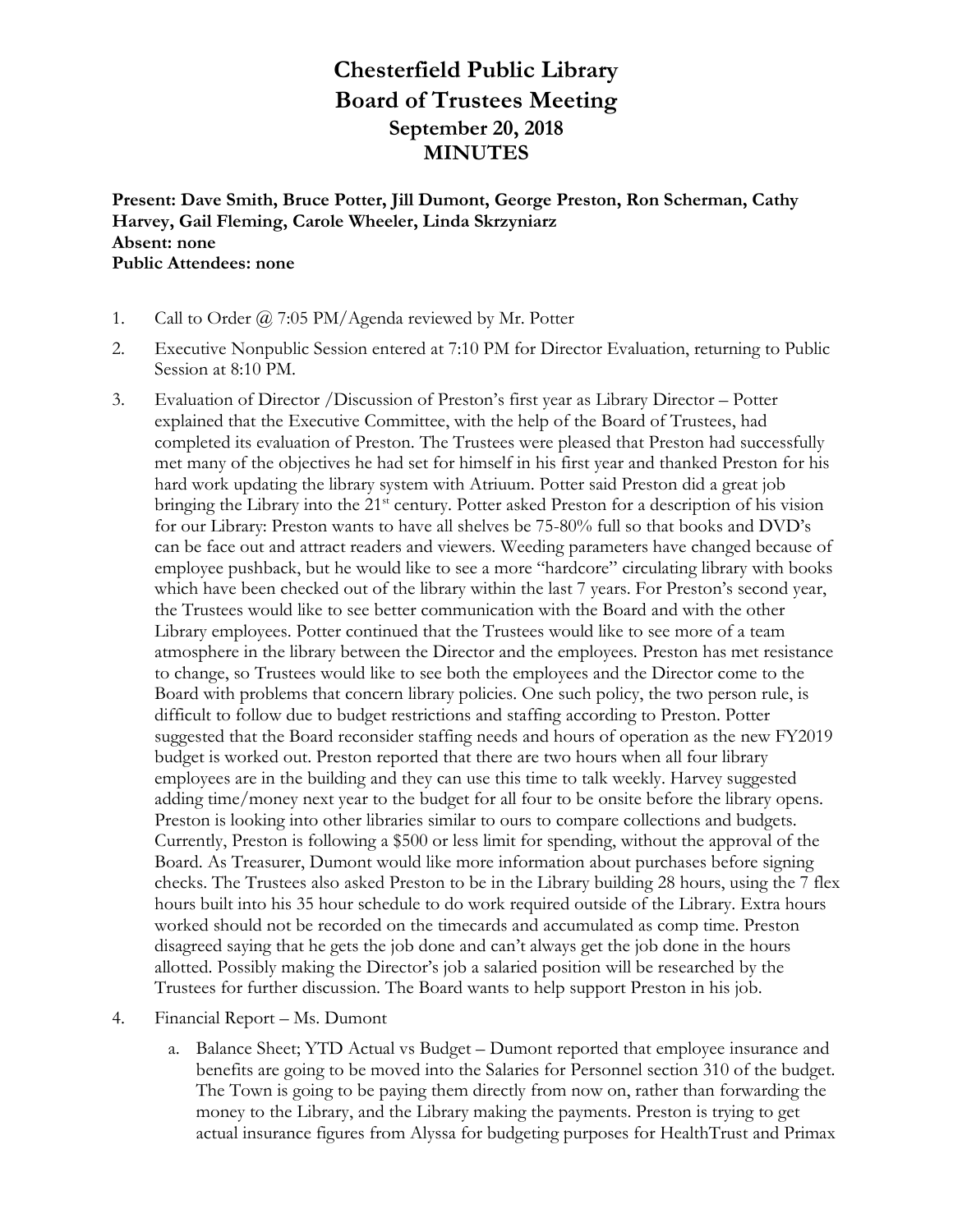(Workers Comp, Unemployment benefits, and Property and Liability). Dumont wants to have copies of the actual policies.

- b. Last Month's Bank Activity includes monies made during book sale of \$847. Money from the Silent Auction will show up in next month's reports.
- c. Auction Summary Approximately \$3000 was made during the auction. A donation to the Library Endowment Fund and will be discussed at the next meeting when Dumont brings the exact figure of money made from the Silent Auction to the Board.
- 5. Secretary's Report, Minutes of August 21, 2018 Mrs. Skrzyniarz. The Board approved the Minutes of the August meeting as written.
- 6. Director's Report Mr. Preston
	- a. FY2019 Budget Preston has been working on the first draft of the new budget and will put together a budget packet for the Trustees. He is trying to format our budget to follow the Town's. The Select Board 's meeting for the Library budget is October  $24<sup>th</sup>$  ( $\ddot{\theta}$ ) 6:30 at the Town Offices. We need to have our budget ready before then, basically last year's budget of \$160, 000 plus 2.7% COLA, a zero based budget, with 2.7% applied to everything.
	- b. FY2019 Capital Projects
		- i. Lighting \$20,000 near term Preston has contacted the State for the grant for half of the funds needed, using 52 hours as the actual time the Library is used per week. Harvey said the Town is aware of the need and it was mentioned to her that the Town may be able to move a Town project back in order to help fund the lights.
		- ii. Furnace \$13,500 1-5 year project- Preston said the furnace is working well now, but some parts are out of code. Smith and Harvey said that the furnace is on the Town's budget for 2 years from now.
- 7. Old or Unfinished Business none
- 8. New Business
	- a. Preston wants to buy a \$1500 Disc cleaner and an AED for \$1000 (secondary purchases if money is available at the end of this year's budget). AED purchase was requested by the Fire Dept. A grant for half the original price for an AED runs out October  $4<sup>th</sup>$ . Trustees questioned whether it was worth the purchase price if it is just for use in the library when it is open. A decision was made to purchase one from Town Appropriated Funds, if available, or use the Library's Non-Lapsing Funds, if necessary, since the Library is used approximately 52 hours a week by various groups of people.
	- b. Book Sale The Library displayed over 5500 books to sell, many of which were donated. Harvey noted that we also got a lot of books to the right people with the leftover books from the sale. Preston received thank you's from organizations where leftover books found a new home. Fleming hopes another book sale will line up with Old Home Day in future years. Dumont & Skrzyniarz commented that the set-up and take-down of the book sale was a lot of work for an \$800 profit. Preston does not have any books for sale right now as he tries to clean up the clutter in the front of the library. Weeding will continue and donations will still be accepted. Preston is going to ask an interior designer for help with envisioning library displays.
	- c. Library Stats According to Smith, the Budget Committee likes to have a Library stat sheet in front of them at their meeting. They are interested to know how many patrons use and support the Library. A visual aid would be helpful and interesting to